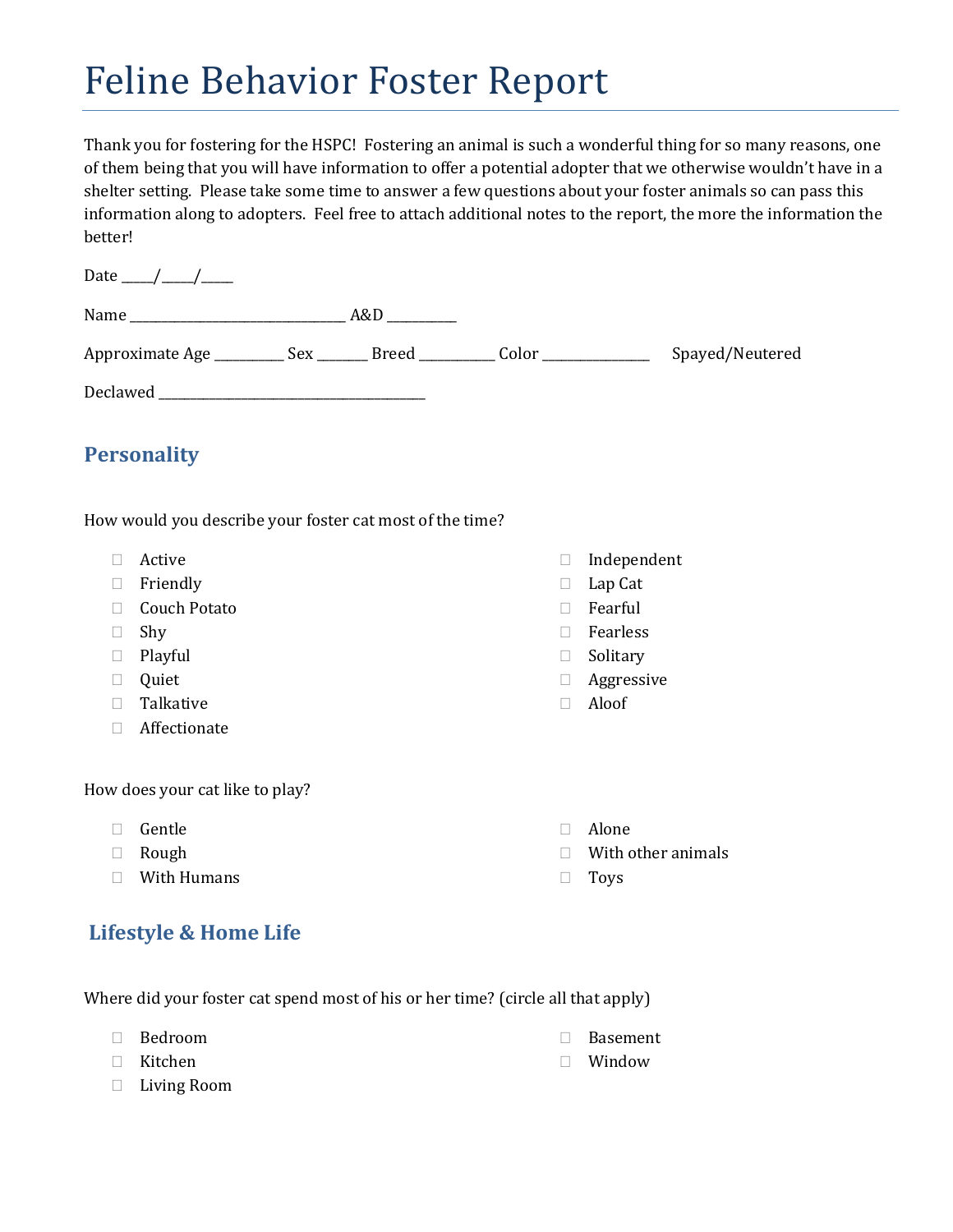Does this cat get along with other cats?

- $\Box$  Likes other cats
- $\Box$  Hates other cats

Does this cat get along with dogs?

- $\Box$  Likes dogs
- □ Hates dogs

Has the cat regularly been around children?

- $\Box$  No
- Yes
- $\Box$  0-2 years

How did this cat interact with children?

- $\Box$  Loved children
- $\Box$  Played together
- □ Child petted cat

This cat is most comfortable with:

- Men
- Women
- $\Box$  Kids

### **Dietary Habits**

The foster cat ate:  $\Box$  Dry only □ Canned only Dry and canned People food Please specify which brands you were feeding? \_\_\_\_\_\_\_\_\_\_\_\_\_\_\_\_\_\_\_\_\_\_\_\_\_\_\_\_\_\_\_\_\_\_\_\_\_\_\_\_\_\_\_\_\_\_\_\_\_\_\_\_\_\_\_\_\_\_\_\_\_\_\_\_\_\_\_\_\_\_\_\_\_ What types of treats does the cat enjoy? \_\_\_\_\_\_\_\_\_\_\_\_\_\_\_\_\_\_\_\_\_\_\_\_\_\_\_\_\_\_\_\_\_\_\_\_\_\_\_\_\_\_\_\_\_\_\_\_\_\_\_\_\_\_\_\_\_\_\_\_\_\_\_\_\_\_\_\_\_\_\_\_\_\_\_\_\_\_\_\_\_ How often did you feed your foster cat?  $\Box$  Food always available Designated meal times \_\_\_\_\_\_\_\_\_\_\_\_\_\_\_\_\_\_\_\_\_\_\_\_\_\_\_\_\_\_\_\_\_\_\_\_\_\_\_\_\_\_\_\_\_\_\_\_\_\_\_ Does your foster cat vomit after eating? \_\_\_\_\_\_\_\_\_\_\_\_\_\_\_\_\_\_\_\_\_\_\_\_\_\_\_\_\_\_\_\_\_\_\_\_\_\_\_\_\_

 $\Box$  Tolerates other cats

- □ Don't know
	- □ Tolerates dogs
	- □ Don't know
- $\Box$  2-5 years
- $\Box$  6-10 years
- $\Box$  11-18 years
- $\Box$  Cat hid
- Hated children
- Teenagers
- Seniors
- $\Box$  Loves all people